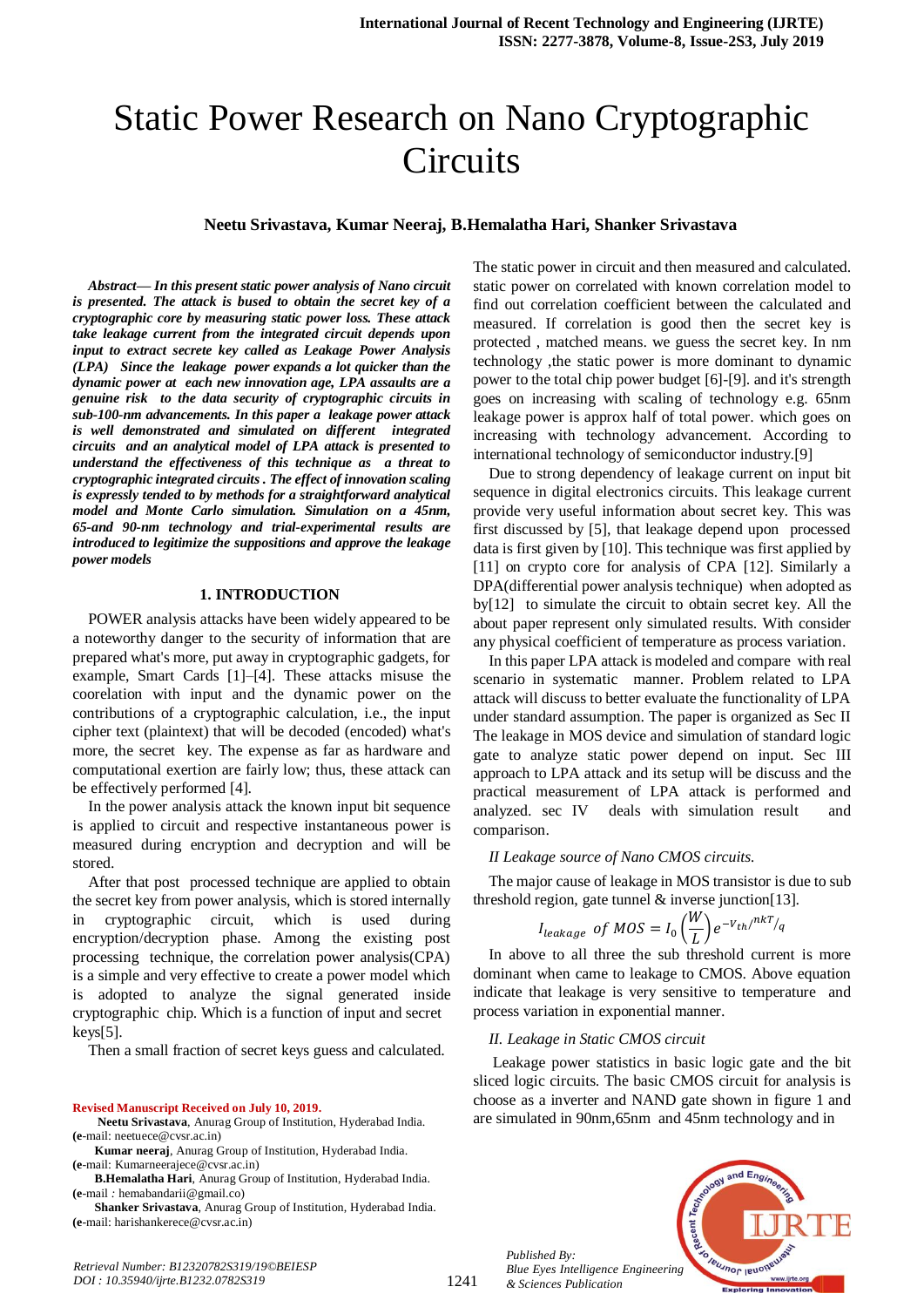different temperature condition. From the table I,II and III it is observed that the leakage is more when input is low. The cause of this is due to lower threshold value of NMOS as compare to PMOS.

Some realistic result we will get when, we have tested the that cryptographic chip delay on different technology of 45nm, 65nm & 90nm.Similarly the leakage is NAND gate is more if one input is fixed at a logic and other change from 0 to 1, at 0 we will get more static power loss(same as inverter circuit).



# **Fig 1 (A) Schematic of the CMOS inverter (B) CMOS NAND**

**TABLE 1 Leakage Current (nA) in various CMOS Logic gates 90nm**

| ↗∨шш                 |          |                 |                 |                 |                 |  |
|----------------------|----------|-----------------|-----------------|-----------------|-----------------|--|
| <b>Inverter Gate</b> |          |                 |                 |                 |                 |  |
| InA                  | $T=0^0C$ | $T=25^{\circ}C$ |                 | $T=50^{\circ}C$ |                 |  |
| $\Omega$             | 1.36     | 3.19            |                 | 6.52            |                 |  |
| 1                    | 0.24     | 0.73            |                 |                 | 1.90            |  |
| <b>NAND</b> Gate     |          |                 |                 |                 |                 |  |
| InA                  | InB      | $T=0^0C$        | $T=25\degree C$ |                 | $T=50^{\circ}C$ |  |
| 0                    | 0        | 0.17            | 0.47            |                 | 1.1             |  |
| 0                    | 1        | 1.36            | 3.19            |                 | 6.52            |  |
| 1                    | 0        | 1.02            | 2.44            |                 | 5.09            |  |
| 1                    |          | 0.48            | 1.47            |                 | 3.79            |  |
|                      |          |                 |                 |                 |                 |  |

**TABLE II**

**Leakage Current (nA) in various CMOS Logic gates 65 nm**

| Inverter Gate    |          |                 |                 |                 |                 |  |  |
|------------------|----------|-----------------|-----------------|-----------------|-----------------|--|--|
| InA              | $T=0^0C$ | $T=25^{\circ}C$ |                 | $T=50^{\circ}C$ |                 |  |  |
| 0                | 2.67     | 2.98            |                 | 3.66            |                 |  |  |
| 1                | 0.13     | 0.47            |                 | 1.40            |                 |  |  |
| <b>NAND</b> Gate |          |                 |                 |                 |                 |  |  |
| InA              | InB      | $T=0^0C$        | $T=25\degree C$ |                 | $T=50^{\circ}C$ |  |  |
| 0                |          | 2.37            | 2.45            |                 | 2.59            |  |  |
| $\mathcal{O}$    |          | 2.65            | 2.98            |                 | 3.66            |  |  |
| 1                |          | 2.52            | 2.77            |                 | 3.29            |  |  |
|                  |          | 0.26            | 0.94            |                 | 2.81            |  |  |

**TABLE III Leakage Current (nA) in various CMOS Logic gates 45** 

| nm                |          |                 |                 |                 |                 |  |  |
|-------------------|----------|-----------------|-----------------|-----------------|-----------------|--|--|
| Inverter Gate     |          |                 |                 |                 |                 |  |  |
| InA               | $T=0^0C$ | $T=25^{\circ}C$ |                 | $T=50^{\circ}C$ |                 |  |  |
| 0                 | 2.89     | 2.67            |                 | 2.94            |                 |  |  |
| 1                 | .09      | .32             |                 |                 | 1.14            |  |  |
| <b>NAND</b> Gate  |          |                 |                 |                 |                 |  |  |
| InA               | InB      | $T=0^0C$        | $T=25\degree C$ |                 | $T=50^{\circ}C$ |  |  |
| $\mathbf{\Omega}$ |          | 2.46            | 2.52            |                 | 2.87            |  |  |
| 0                 | 1        | 2.89            | 3.10            |                 | 3.85            |  |  |
| 1                 |          | 2.95            | 3.07            |                 | 3.95            |  |  |
|                   |          | .19             | .79             |                 | 2.23            |  |  |

*Leakage in Bit-Sliced Logic Circuit*

In bit slice large circuits we found a strong leakage depends on input pattern ,this help us to under the behavior of complex circuit. In bit slice circuit, the overall leakage current is some of individual leakage for through value high value of leakage current  $(I_H)$  and for low input low value of leakage current  $(I_1)$  so, when we apply any bit steam in bit slice circuit.

$$
I_{leakage, Total} = \frac{(No. of 1's)I_H}{Slice with bit high} + \frac{(No. of 0's)I_L}{Slice with low bit}
$$

This expression can be written in the form of Hamming weight. As

$$
I_{leakage, Total} = wI_H + (m - w)I_L
$$

 $m =$  total no. of bits in slice circuit

 $w = no$ . of 1's in bit sequence.

 $(m-w) = no$ . of 0's in bit sequence.

$$
I_{Total, leakage} = w(I_H - I_L) + mI_L
$$

From above equation it is clear that leakage linearly depend on Hamming weight. From the above tables I,II and III it apparent that there is an approx linear relationship between leakage current and hamming weight's shown in figure 2.A experimental measurements is performed on 8 bit register. IC of family on ON Semiconductors MC74 series with different temperature value, so measurement were performed on the chip. The standard deviation for this 50 iteration of measurement of leakage is found very low indicates that, the measurement are reliable.



**Fig 2 Simulated Leakage versus Hamming weight in 4-bit register at 27oC 65nm technology**



*Published By:*

*& Sciences Publication*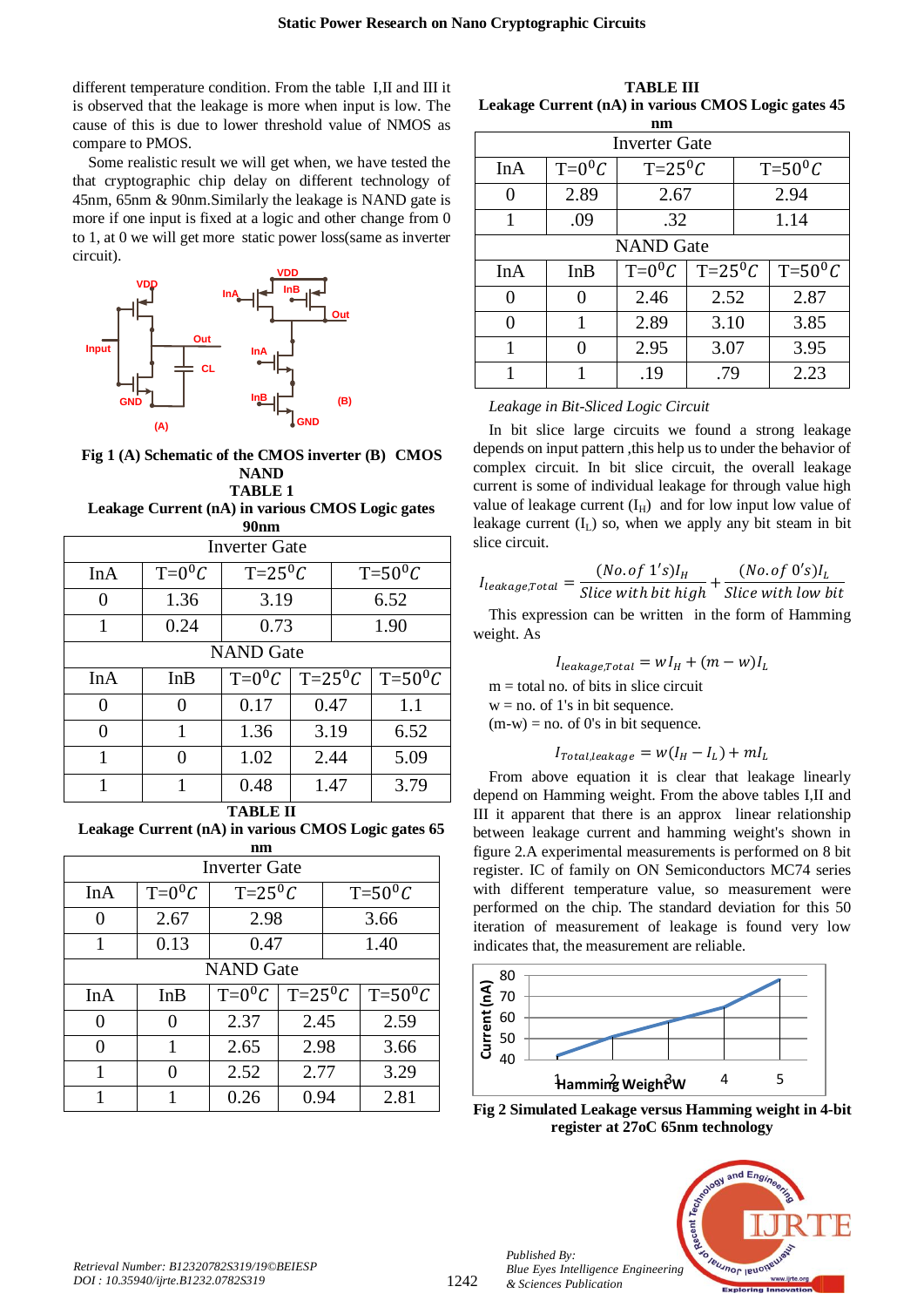

**Fig 3. Measured leakage versus Hamming weight in an ON semiconductor 8-bit register for % different chips at 45<sup>o</sup>C**



## **Fig4. Measured leakage versus Hamming weight in an ON semiconductor 8-bit register for % different chips at 75<sup>o</sup>C**

**TABLE III Simulated Register Leakage for different input data value** ( $45 \text{ nm}$  technology at  $27^\circ \text{C}$ )

|           | $\frac{1}{2}$               | $\mathbf{u} \mathbf{v} = \mathbf{v}$ |  |
|-----------|-----------------------------|--------------------------------------|--|
| Input $X$ | <b>Hamming</b>              | T                                    |  |
|           | Weight                      | Leakage, $TOT(nA)$                   |  |
|           | $w=H(X)$                    |                                      |  |
| 0000      |                             | 43.68                                |  |
| 0001      |                             | 50.19                                |  |
| 0010      |                             | 50.67                                |  |
| 0100      |                             | 50.65                                |  |
| 1000      |                             | 50.71                                |  |
| 0011      | $\mathcal{D}_{\mathcal{L}}$ | 58.61                                |  |

| 0101 |   | 58.92 |
|------|---|-------|
| 0110 |   | 58.78 |
| 1001 |   | 59.12 |
| 1010 |   | 58.76 |
| 1100 |   | 58.78 |
| 0111 | 3 | 69.39 |
| 1011 |   | 69.56 |
| 1101 |   | 69.71 |
| 1110 |   | 69.45 |
| 1111 | 4 | 79.30 |

# **2. LPA ATTACK & TEST RESULTS**



# **Fig5 . Leakage power attack procedure**

As discuss above the leakage current weight of m bit data X which is processed in the block.

Hence the leakage will provided the useful information related to secret key of cryptographic device. What it is



*Published By:*

*& Sciences Publication*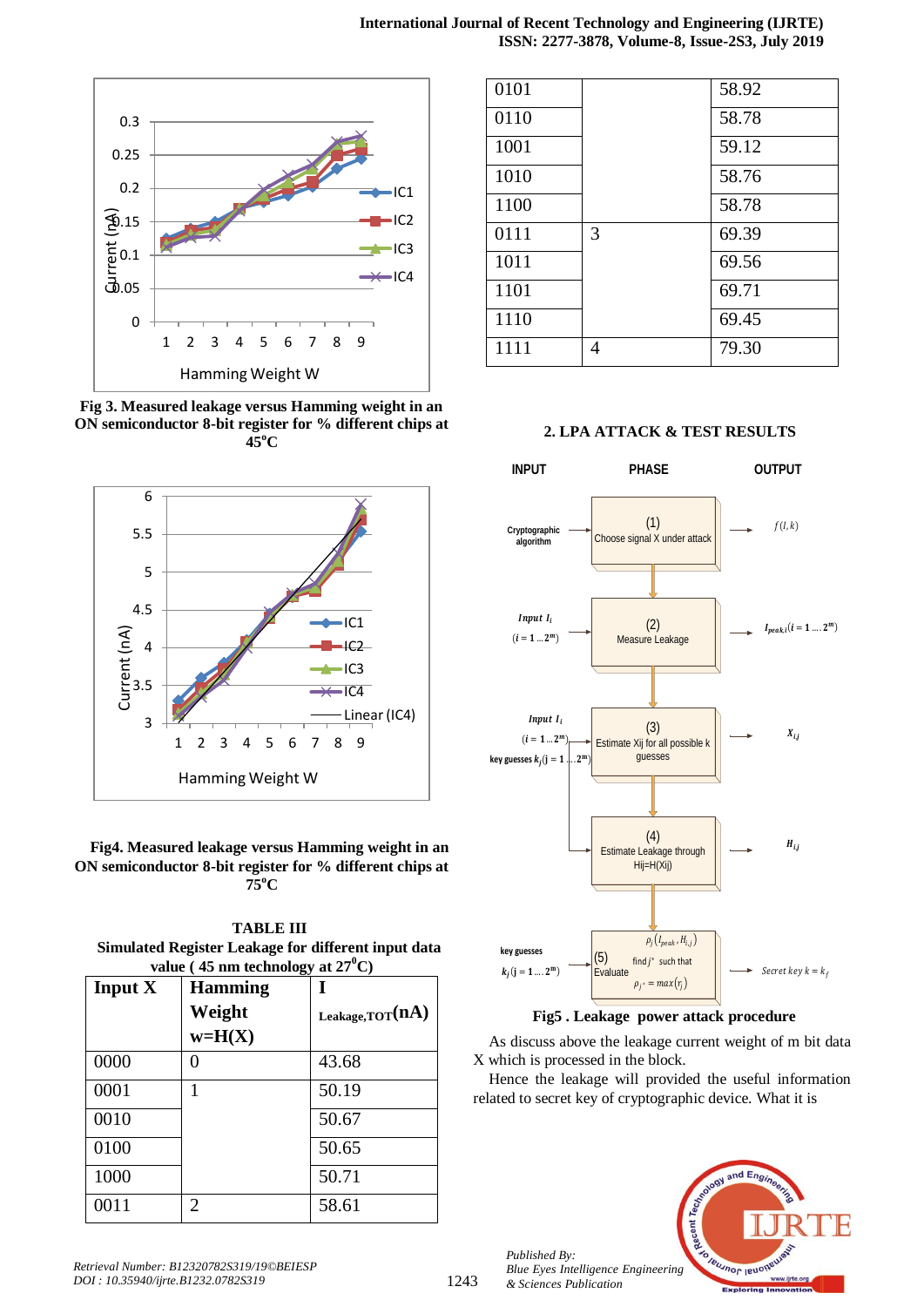It

process of data X.

In real circuit the process data X which is generated in block of function of input and secret key K.



is not possible inside the block to access the power at each node, hence the adversary have to measure the overall chip leakage.

So overall chip leakage depend on hamming weight  $H(x)$ .

$$
I_{leakaar} \propto H(X)
$$

where 
$$
w = H(x)
$$

 $X =$  signal under attack

H= Hamming operator

When apply a known input value the chip leakage and  $H(x)$ provide us a static correlation between them, explain in CPA attack[4][5]This similar power analysis attack process is used in LPA attack. The LPA attack procedure is shown in figure5.

1 Step : The adversary choose M bit signal to generate signal X, which is generated in the cryptographic circuit under attack. As

 $X = f(I, K)$ where f= algorithm known to adversary. K= secret key  $I = input bit$ 

2 Step: Adversary apply all  $2^{nd}$  different input value  $I_i$  $(from$  i=1.....2<sup>m</sup>) and measure the reflected leakage current in cryptography chip. This will be only measurement adversary have known of clock.



#### **Fig 6 Working setup block Diagram for LPA**

3 Step: The physical value X is obtained from

 $X = f(I, K)$ and for different value of  $I_i$  which is known and with guess value of secret key k a 2-D array is obtain

$$
X_{i,j} = (I_i K_j)
$$

4 Step: Now as with  $X_{i,j}$  with linear relation between leakage current is stimulated

$$
H_{ij} = H(X_{ij})
$$

*Retrieval Number: B12320782S319/19©BEIESP DOI : 10.35940/ijrte.B1232.0782S319*

 $i=1$ .....2<sup>m</sup>,  $J=1$ .....2<sup>2m</sup>

Now a 2D array of hamming weight of X is generated with input and secret keys.

5 Step: The measure leakage  $I_{leakage,i}$  and estimated leakage  $H_{ij}$  are compare for given key guess  $K_i$ .

If the measured leakage  $I_{leakage,i}$  and estimated  $H_{ij}$ leakage current have maximum correlation equal to one key guess is exact likely and if minimum correlation less than 0.2 we have to repeat it again. So  $f(I_{leakage,i}, H_{ij})$  and all possible guess  $K_i$  must be high to ensure the correct guess of  $K_i$  so

$$
\rho_{ij} = \rho(I_{peak}, H_{i,j})
$$

Under condition of good correlation function must be used,[13]-[17].

#### *Practical setup for LPA attack*

The working setup diagram of the circuit description is shown in figure 6

1st step:- the signal under test are taken as XOR of I & K as,

### $X = f(I, K) = I (XOR) K$

this technique is generally used in data encryption standard (DES) and Advanced standard for encryption (AES)

2nd step: The time of observation /calculation of leakage current must be less than the clock period of the circuit so that we can measure steady state current measure all the leakage current with different possible input combination which is used in S-BOX.

3rd & 4th step: With all possible input combination and key combination a 2D matrix is formed here of size 64 by 64 as

$$
X_{i,j} = (I_i K_j)
$$

now the with respect to  $X_{i,j}$  equivalent hamming weight and its associated current is estimated with the help of S-table in S box as  $H_{ij}$ .

5th step: In this step we correlate the measured leakage current in step and estimated leakage current in step 4 "Spearman rank correlation" which is further extension to Pearson correlation function if the parameters are purely linear here we uses the coefficients and the process discussed in reference [17]. Simulation of circuit is done on cadence environment on 45 nm NCSU technology and then all comparison and correlation is performed on Microsoft excel 2007. Figure 7 shows correlation coefficient in a simulation attack.



*Published By: Blue Eyes Intelligence Engineering & Sciences Publication*